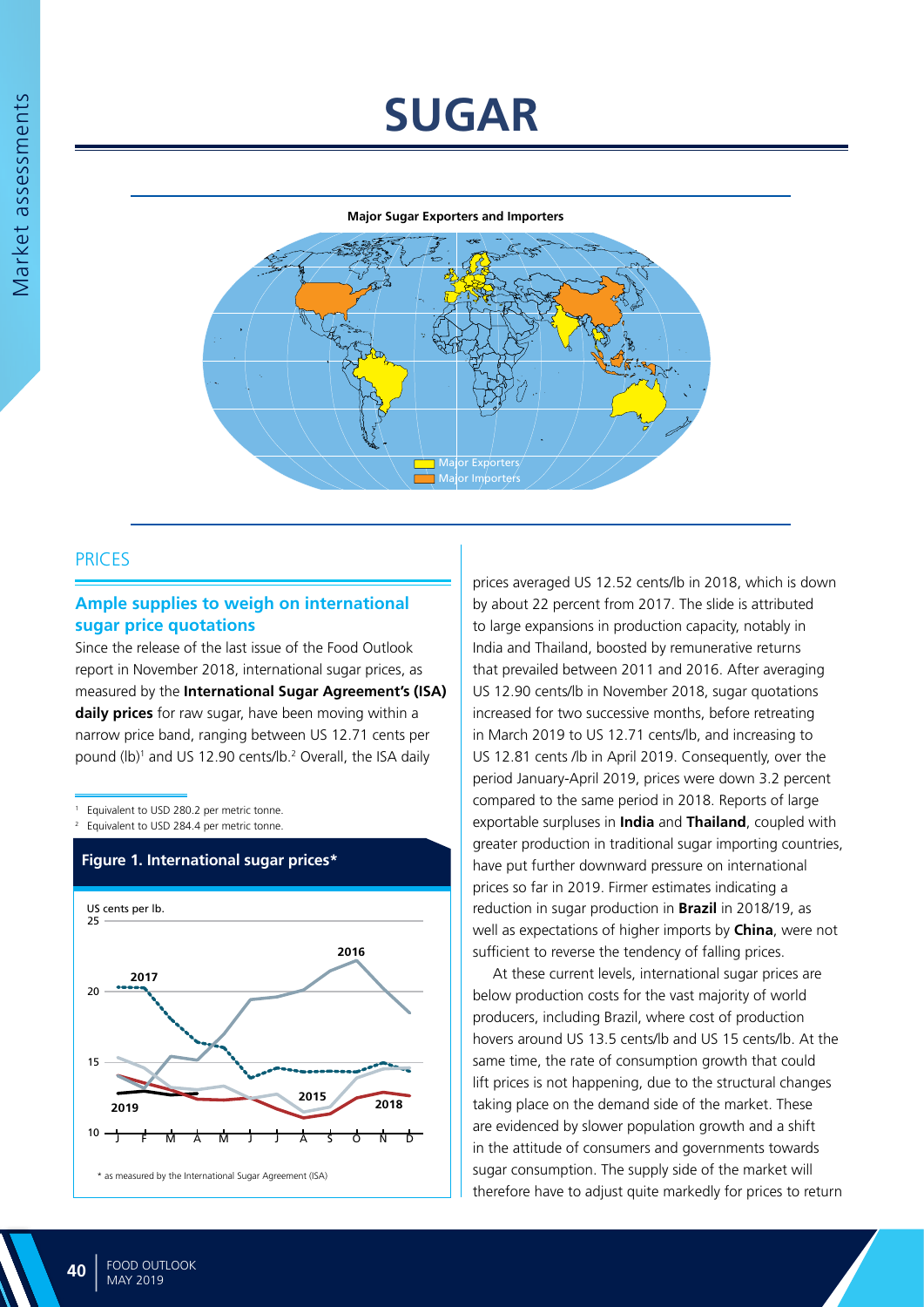SUGAR

to more remunerative levels. Given the perennial nature of sugarcane crops, the shift in supply will take some time to materialize. Nonetheless, preliminary indications for the 2019/2020 season suggest that world sugar consumption will surpass production, though by a relatively small margin, after two consecutive years of a production surplus. This could help to bring about a more balanced market from the start of next season.

# PRODUCTION<sup>3</sup>

## **World sugar production to expand significantly in 2017/18**

World sugar production is estimated by FAO to reach 179.3 million tonnes in 2018/19 (October/September), a 2.0 percent decline from the 2017/18 record crop. Unfavourable weather conditions, coupled with a decline in planted areas, spurred by shifts to other alternative crops, are expected to lead to lower output in some of the key producing countries, the most notable case being **Brazil**. The expected fall in world sugar output would mean that production could surpass consumption by 2.6 million tonnes, compared to a 9.8 million tonne production surplus recorded in 2017/2018, the largest in history. The bulk of the decline in world output in 2018/19 is anticipated to occur in the developed countries, where production is forecast to retract by about 3.8 million tonnes, while in the developing countries it is predicted to increase by 100 000 tonnes with respect to the previous season.

<sup>3</sup> Sugar production figures refer to centrifugal sugar derived from sugarcane or beet, expressed in raw equivalents. Data relate to the October/September season.



# **Figure 2. World sugar production by region**

# production is expected to decline in 2018/19, amid generally unfavourable weather conditions and a higher share of the sugarcane harvest being used to produce ethanol (Brazil). In fact, sugar output in **Brazil** is forecast to decrease, following dry weather conditions that affected the country's centre-south main producing region. A decline in the rate of renewal of sugarcane fields, coupled with reduced use of pesticides and fertilizers due to financial constraints, had further contributed to a contraction in sugarcane output. Brazil's production is now estimated at 30.5 million tonnes, down 1.3 million tonnes from the volume realized in 2017/18. About 65 percent of the sugarcane harvest is expected to be used to produce ethanol – more than last season, when sugar mills converted about 53.1 percent of the crop into ethanol. Brazil's sugar output is influenced by changes in the ethanol parity-price, which is the raw sugar price below which it becomes more profitable to convert cane into ethanol. For 2018/19, and given current market conditions, FAO estimates the parity-price to hover around US 14 cents/ lb. Unless, crude oil prices fall below their current trading range (i.e. USD 60/barrel to USD 70/barrel), it is unlikely that more cane is used for sugar for the remainder of the season, or well into the next season. Elsewhere in South America, sugar production is anticipated to increase in **Colombia**, the region's second largest producer, and in **Peru**, as a result of favourable growing conditions that prevailed at the onset of the season in the main producing regions. On the other hand, sugar output is anticipated to remain relatively stable in **Argentina**, amid extreme dry conditions during the early stages of the season.

In *South America*, the latest estimates show that



## **Figure 3. Sugar production in major producing countries**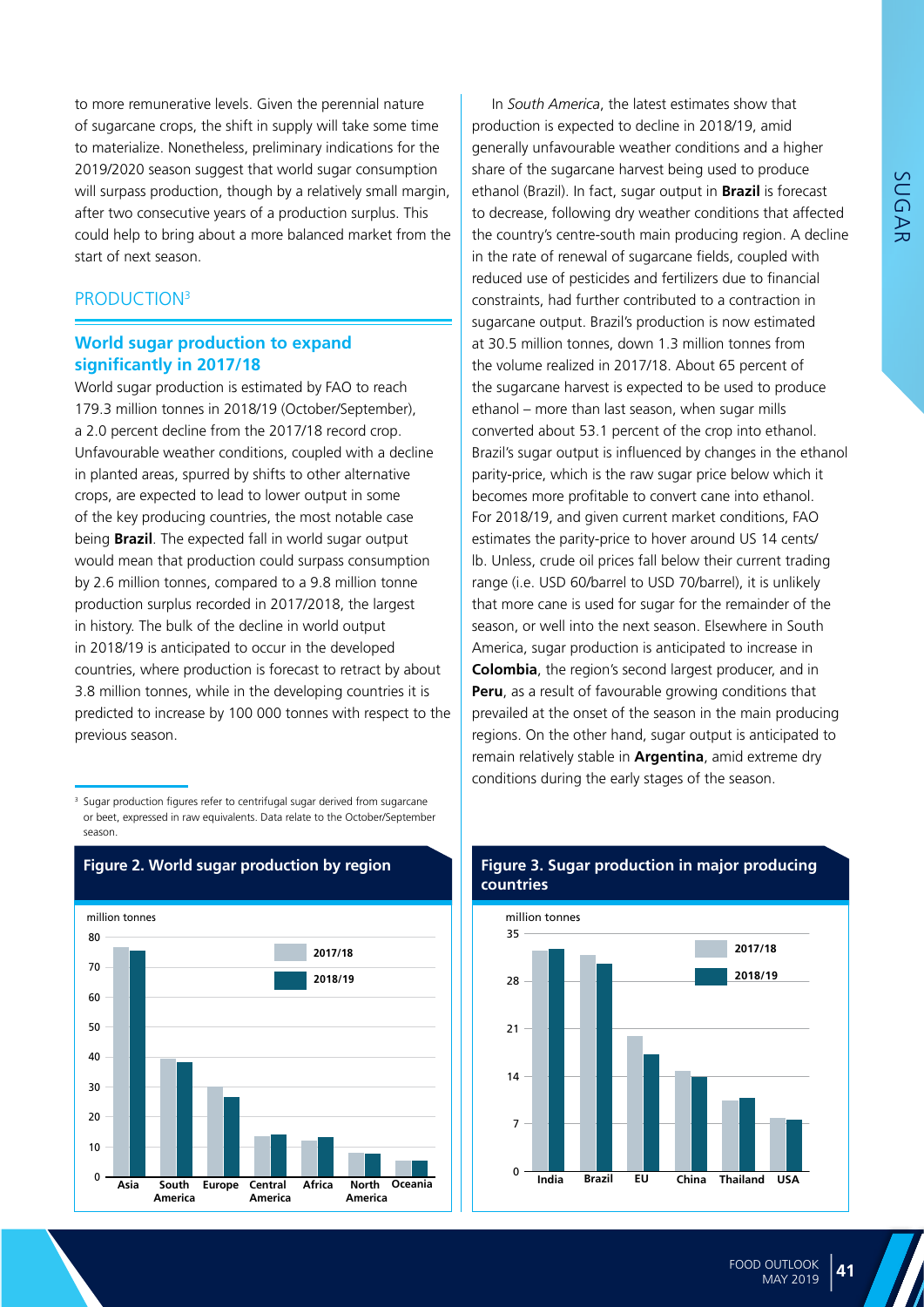#### **Table 1. World sugar market at a glance**

|                                                        | 2016/17        | 2017/18<br>estim. | 2018/19<br>$f'$ cast | Change:<br>2018/19<br>over<br>2017/18                |
|--------------------------------------------------------|----------------|-------------------|----------------------|------------------------------------------------------|
|                                                        | million tonnes |                   |                      | $\%$                                                 |
| <b>WORLD BALANCE</b>                                   |                |                   |                      |                                                      |
| Production                                             | 169.2          | 183.0             | 179.3                | $-2.0$                                               |
| <b>Trade</b>                                           | 65.3           | 55.4              | 55.1                 | $-0.6$                                               |
| <b>Total utilization</b>                               | 170.5          | 173.2             | 176.1                | 1.7                                                  |
| <b>Ending stocks</b>                                   | 87.4           | 95.5              | 97.0                 | 1.6                                                  |
| <b>SUPPLY AND DEMAND INDICATORS</b>                    |                |                   |                      |                                                      |
| Per caput food consumption:                            |                |                   |                      |                                                      |
| World (kg/yr)                                          | 22.8           | 22.9              | 22.9                 | 0.57                                                 |
| LIFDC (kg/yr)                                          | 14.7           | 14.9              | 14.9                 | 1.74                                                 |
| World stocks-to-use ratio (%)                          | 51.3           | 55.2              | 55.2                 | $-0.1$                                               |
| <b>ISA DAILY PRICE</b><br><b>AVERAGE (US cents/lb)</b> | 2017           | 2018              | 2019<br>Jan-Apr      | Change:<br>Jan-Apr 2019<br>over<br>Jan-Apr 2018<br>% |
|                                                        | 16.01          | 12.52             | 12.84                | $-3.39$                                              |

In *Central America and the Caribbean*, 2018/19 estimates indicate that sugar production in **Mexico** will increase, following a relatively marked expansion of planted area to sugar cane (+5 percent). In **Guatemala**, despite strong competition from alternative crops, notably bananas, which led to a reduction in area harvested in recent years, sugar output in 2018/19 is foreseen to remain at about the same level as in the previous season, on the back of gains in sugar extraction rates. In **Cuba**, sugar production is set to increase by 43 percent in 2018/19, compared to 2017/18, reaching 1.5 million tonnes, as the sugar subsector recovers from the damage caused by Hurricane Irma in 2017. Better sugar recovery rates, coupled with a larger harvested area, account for the increase in 2018/19, as the restructuring of the subsector continues to attract new investments. As part of an ambitious objective to increase the use of bioenergy, the Government of **Cuba** has developed a plan to expand the country's capacity to produce electricity from sugarcane residues.

In *Africa*, 2018/19 sugar production is set to rise, prompted by continued area expansion and improved processing capacities. **Egypt**, **South Africa**, **Ethiopia** and **Mozambique** are anticipated to harvest larger crops, while output is expected to fall in **Mauritius** due to less than ideal weather conditions. The significant boost in sugar output in **Ethiopia** is the result of substantial expansion projects undertaken by the Government, with a declared strategy of achieving self-sufficiency. A total of six sugar mills are now operational in the country, with plans to expand their current capacity and also build new factories

#### **Figure 4. Sugar production by region**



in the near future. Sugar output in **South Africa** has recently been expanding, but at a moderate rate, as labour disputes and land reform challenges have limited any significant increase. In **Mozambique,** sugar production has expanded by an annual average rate of 10 percent over the past 10 years, driven by investment in irrigation and price incentives offered by trade opportunities in the region. Sugar production is forecast to increase further in 2018/19.

In *Asia*, output forecasts for 2018/19 have been revised a number of times since November 2018, and now point to a decline of 1.2 percent compared to the 2017/18 marketing season. The cutbacks in sugar output are attributed to **Japan** (-8.7 percent), **Pakistan** (-7.8 percent) and **Thailand** (-6.3 percent). By contrast, production is set to remain stable in **Turkey**, and to expand in **China**, **Indonesia**, the **Philippines** and **Viet Nam**. In **India**, the world's largest sugar producer for the second consecutive season, production is expected to be 400 000 tonnes above last season, as late rains did not end up delaying the start of the harvesting season. However, considerable uncertainties still persist regarding the final numbers. To address the supply glut situation that characterizes the domestic market in India, and to help sugar factories reduce their financial obligations towards farmers, the Government increased the minimum price for white sugar at the mill gate. Large cane arrears have been a recurrent feature of the Indian sugar subsector, resulting from a misalignment between the administered sugarcane prices and wholesale white sugar prices. Looking ahead, the greatest uncertainty concerns whether the significant surge in sugar output recorded in recent years represents a permanent shift or a short-lived phenomenon, mostly reflecting the effects of the recent subsidy measures. In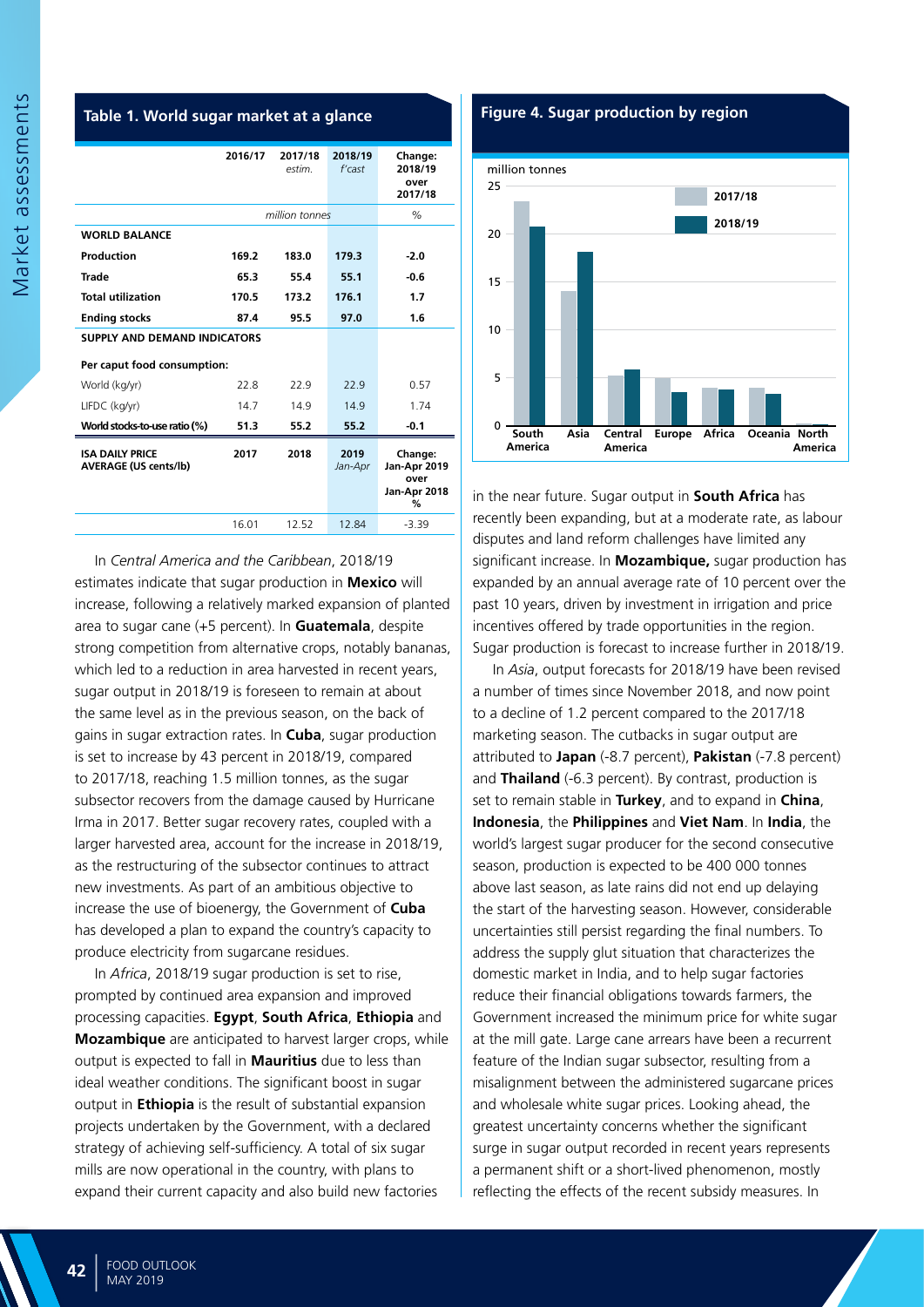**Thailand**, unfavourable weather conditions throughout the growing season are expected to lead to a 6.3-percent reduction in the country's sugar output compared to the 2017/18 level. The decline is also underpinned by some shifts to other cultivations, notably rice, in the northeastern part of the country, in response to low sugarcane prices. For the moment, the temporary deregulation of the domestic sugar market, implemented on 15 January 2018 by the Government of Thailand, is not expected to have a negative impact on the sugar subsector. The deregulation calls for the elimination of the sugar price control and the sugar sales administration.

Sugar production in **China** is expected to increase in 2018/19, due to expansion in both sugarcane and beet planted areas, prompted by profitable returns. Favourable weather conditions also helped to boost cane yields, while direct subsidies provided by local governments should sustain additional gains in farm productivity. Production is foreseen to contract in **Pakistan**, amid an estimated 10 percent decline in planted area, as farmers shifted to alternative crops such as cotton and maize. During 2017/18, the Government of Pakistan introduced a freight subsidy of USD 97 per tonne in an effort to move excess production into the world market. By contrast, **Indonesia's** sugar output is forecast to rise from the 2017/18 level, with planted area and yields both set to increase. The area expansion over the past years occurred mainly in Central Java, Lampung and South Sulawesi. The expansion is largely attributed to remunerative domestic prices, sustained by buoyant demand for sugar by the food and beverage industries. In **Turkey**, the world's fifth largest sugar beet producer, production is not expected to surpass the level of last season. In 2017/18, sugar output rose to 2.7 million tonnes, following a 3-percent growth in cultivated beet area, driven by higher procurement beet prices.

In *Europe*, FAO's latest estimates for the EU point to a significant cutback in sugar production, amid dry weather conditions during the growing season, which had a negative impact on beet yields. However, the area planted to sugar beet is estimated to remain at about the same level as last season. With the elimination of production quotas, the EU is predicted to become self-sufficient in sugar in the medium term, while the price gap between EU white sugar and world white sugar is anticipated to tighten, as witnessed so far during the 2018/19 season. Nevertheless, there are two main downside risks for the subsector. First, the significant decline in profitability at the mill level has renewed expectations of consolidation in the sector, as economies of scale become critical. Indeed, the average price for white sugar fell by 18.5 percent between February 2018 and February 2019. Second, the ban on certain neonicotinoids is set to create significant challenges at farm level, as producers will have to look for alternative insecticides to maintain remunerative yield levels. Sugar production in the **Russian Federation** in 2018/19 is expected to fall by 8.6 percent year-on-year**,** on the back of reduced planted area and lower beet yields. The beet sugar enterprise has been relatively profitable in recent years, yet growth remains hampered by high input costs. Likewise, sugar production in **Ukraine** is expected to decline from last season's level, as planted area has shrunk and yields are reduced due to low soil moisture. The sugar value chain in **Ukraine** is highly integrated, with large agribusinesses controlling the entire production process from farm to retail sales. By contrast, sugar production is anticipated to increase in **Australia**, as favourable weather conditions and higher sucrose content are set to boost output. In the *rest of the world*, production in the **United States of America**  is forecast to retract from its 2017/2018 record level, on the back of lower beet production due to cold temperature that hit the growing region of the northern Midwest. The expected output increase from cane sugar is unlikely to offset the declines in beet sugar, and this should result in a substantial reduction in the stock-to-use ratio.

## UTILIZATION

## **Per capita sugar consumption to increase in 2018/19**

Global sugar consumption is forecast to reach 176.1 million tonnes in 2018/19, up around 3 million tonnes, or 1.7 percent, from 2017/18 and slightly above the 10-year trend. Large supply availabilities and lower domestic sugar prices are foreseen to underpin increases in per capita sugar intake in 2018/19. Domestic prices are already falling in several countries, particularly in the **EU**, **China**, the **Russian Federation**, **Mexico** and **India**, although in the latter case, the Government recently announced an increase in the minimum white sugar prices. One noticeable exception is **Brazil**, where domestic prices have been rising over the past year in both local currency (Real) and US dollar terms. Under current prospects, world per capita sugar consumption is set to rise slightly, from 22.9 kg in 2017/18 to 23.1 kg in 2018/19. In developing countries, aggregate sugar use is estimated to expand from 131.3 million tonnes to 133.5 million tonnes, equivalent to 75.8 percent of the world total use, underpinned by expansion in *Africa, Asia* and *the Caribbean*. In the generally saturated markets of the developed countries, both total and per capita consumption are estimated to remain relatively unchanged.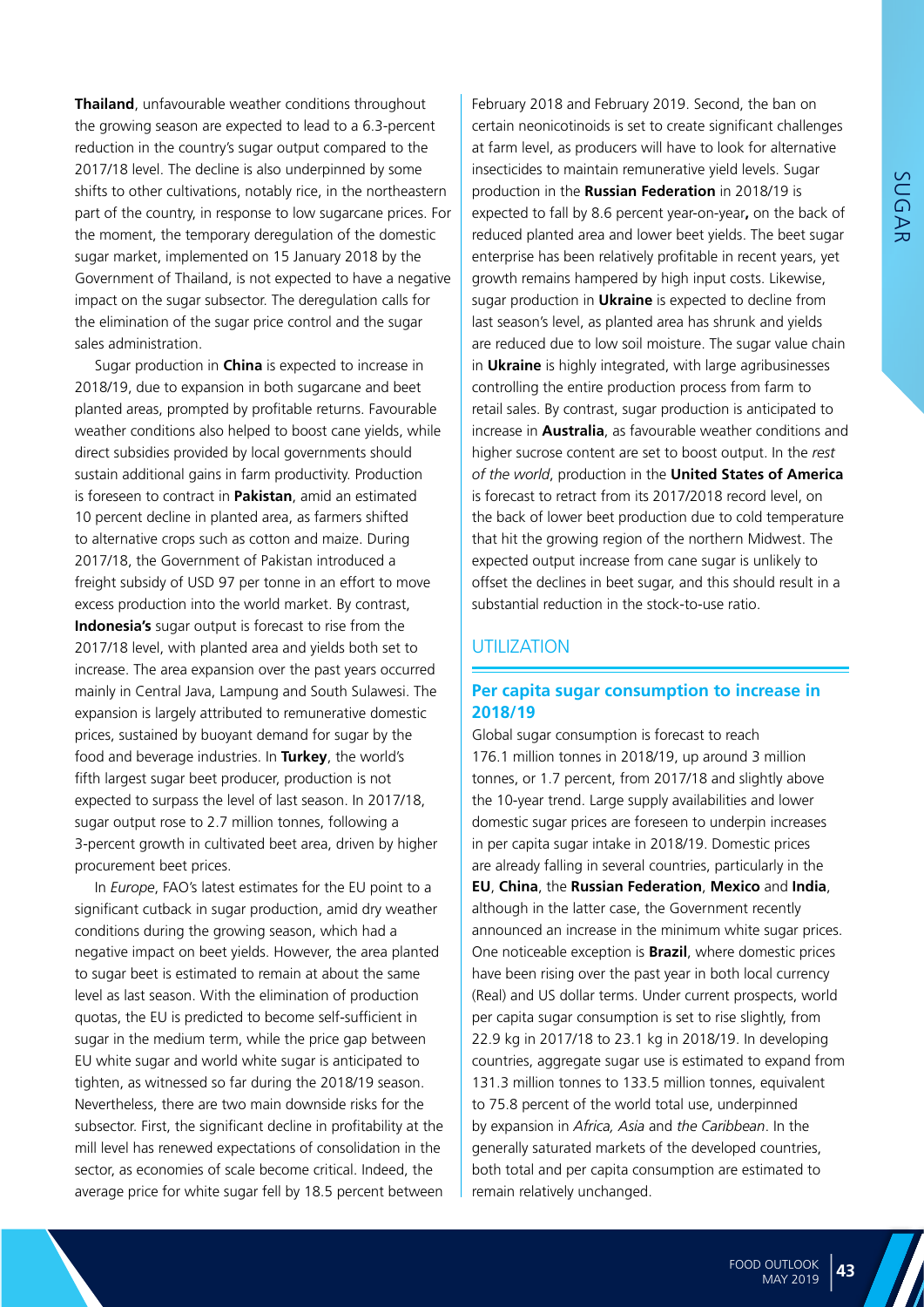Three elements of uncertainty underpin the outlook on the consumption side. First, should the economic outlook for 2019 deteriorate further, current forecasts for sugar consumption growth may turn out to be lower than anticipated. Strong economic growth usually leads to dynamic derived demand for sugar, as beverages and food processing sectors – which account for the bulk of aggregate sugar use – are positively influenced by positive economic conditions. Second, a number of countries have introduced legislation to tax sugar-sweetened beverages. At this point, the impact of these taxes on consumer demand for beverages, and hence sugar, remains ambiguous, as manufactures can decide either to absorb the tax or modify their product formulas to retain consumers. Nonetheless, both **Thailand** and **South Africa** have reported a decline in the use of sugar by the beverages subsector since the introduction of the sugar excise tax. More evidence on this will become apparent over time. Finally, movements in the value of currencies of major sugar net importing countries with respect to the US dollar can alter the cost of sugar imports, and hence overall consumption.

## **TRADE**

#### **Sugar trade to contract in 2018/19**

The forecast for world trade in sugar in 2018/19 (October/ September) is pegged at 55.1 million tonnes, slightly down from the previous season. A key feature of international sugar trade in 2018/19 is the greater availability of supplies in the traditional largest importers, including **China**, **Indonesia** and the **United States of America**. Occasional large importers, such as **India**, are also expected to produce substantial quantities of sugar. **Brazil**,



## **Figure 5. Sugar consumption per capita, 2018**

although not expected to export more than in 2017/18 given the cutbacks in sugar production, is set to supply about 35 percent of world exports in 2018/19. The bulk of Brazilian exports is in raw form and mainly shipped to the markets of **Algeria**, **Bangladesh** and **Egypt**. However, the final volume that Brazil will export will depend on the quantity of sugarcane processed into ethanol, especially given the tighter relationship between gasoline and hydrous ethanol domestic prices. In addition, any further appreciation of the Brazilian *Real* against the US dollar could limit Brazil's exports beyond current estimates.

Propelled by large accumulated inventories, **Thailand**, the world's second largest sugar exporter, is expected to consolidate its position and raise its foreign sales from about 7.1 million tonnes in 2017/18 to 10 million tonnes in 2018/19. Around 60 percent of the country's exports are forecast to be shipped in raw form to neighbouring countries, including **Indonesia**, **Cambodia**, **China** and **Japan**. Thai exports to the Association of Southeast Asian Nations (ASEAN) countries benefit from duty free access, with the exception of **Indonesia**, **Myanmar** and the **Philippines**, where a tariff of 5 percent is charged. Likewise, as a result of relatively elevated stocks, as well as recently approved measures to cut the export duty on sugar (from 20 percent to 0 percent), shipments from **India** are foreseen to rise by over 46 percent. The objective of the support measures, most notably a transportation subsidy, is to provide sugar millers with additional cash flow through export revenues, which can help to address accumulating sugarcane arrears. India's exports are composed of raw sugar and geared towards markets in *Africa* and *Asia*. **Brazil** and **Australia** recently asked the World Trade Organization (WTO) to begin a consultation with **India**



#### **Figure 6. India: Sugar production and exports (million tonnes, raw value)**